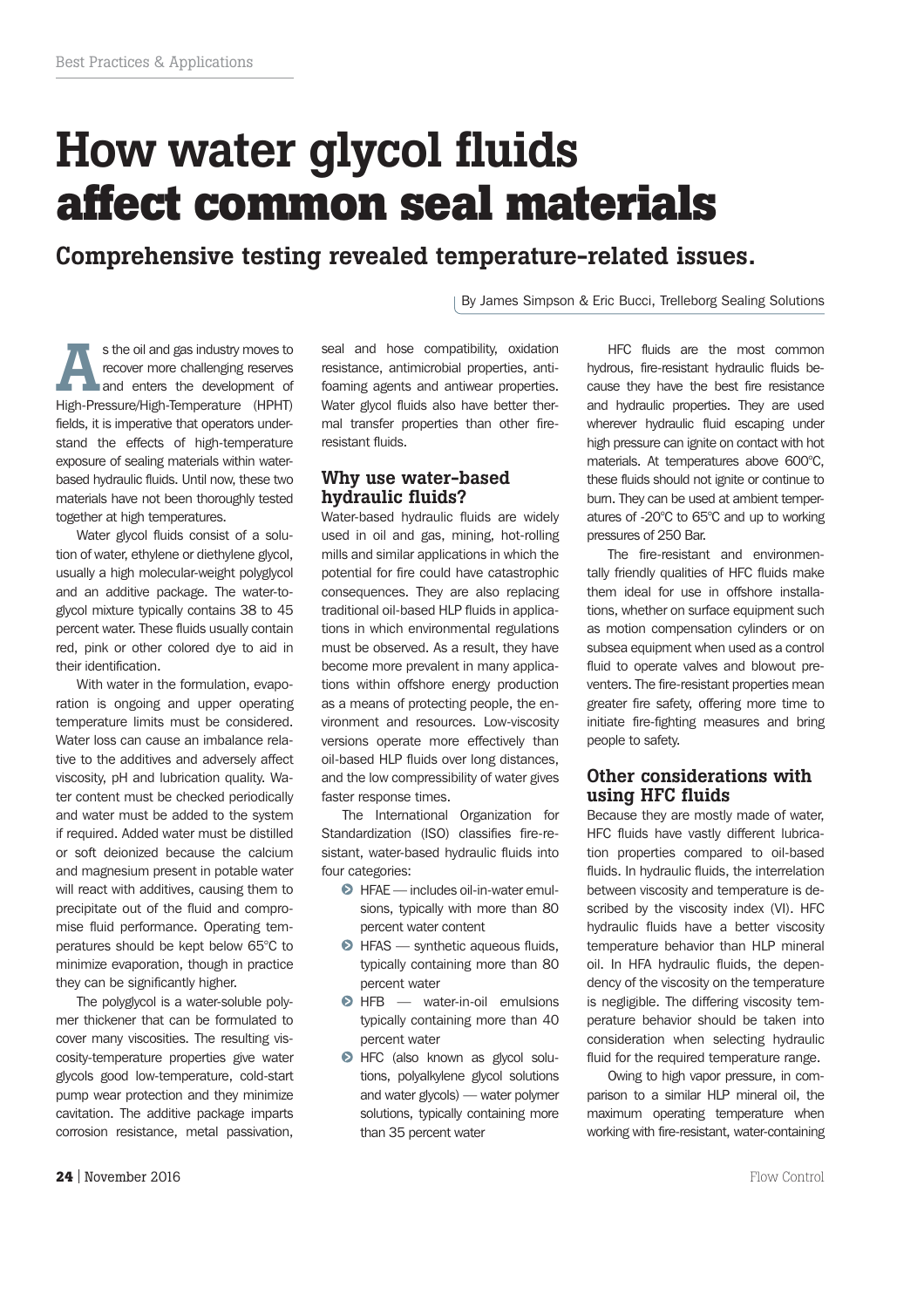hydraulic fluids must be limited. Reservoir temperatures above 50°C must be prevented in open systems because they can lead to serious water loss and accelerate the aging process in the hydraulic fluid. Furthermore, in HFC hydraulic fluids, water losses that are too high can lead to an increase in viscosity and a reduction in fire-resistant properties. The minimum operating temperature for HFA hydraulic fluids is 5°C. HFC hydraulic fluids respond well at low temperatures and have lower pour points compared to HLP mineral oils.

It is critical that the hydraulic fluid does not negatively affect the materials used in the components within any system that uses HFC fluids. Compatibility with coatings, seals, hoses, metals and plastics should be observed to prolong the service life and integrity of equipment.

Oil and gas hydraulic applications often involve demanding dynamic movements. For instance, sealing systems in offshore motion compensation cylinders can be subjected to significant wear because of long strokes. Compared to oil-based HLP media, the water base of HFC fluids typically produces different reactions within the traditional sealing materials used in these applications. These reactions can range from lower lubricity relative to dynamic sealing elements, to corrosion concerns of supporting metal hardware, to compatibility with sealing polymers.

## **Case study: Testing HFC fluids**

Trelleborg Sealing Solutions and fluid producer MacDermid partnered to investigate the effects of water glycol fluids on common seal materials. In 2015, the companies developed a series of tests involving seven seal materials, six fluids and three temperatures.

The MacDermid fluids tested were ERIFON 818 TLP, COMPENOL, OCEANIC HW 525 P, OCEANIC HW 443, OCEANIC HW 740 R and OCEANIC XT 900 .

The Trelleborg materials tested were XploR H9T20, XploR H9T21, XploR V9T20, XploR V9T82, Turcon T05, Turcon T46 and XploR J9513.

The details on Trelleborg materials are: XploR H9T20 — Explosive decompression resistant HNBR; XploR H9T21 — Low-temperature explosive decompression resistant HNBR; XploR V9T20 — Explosive decompression resistant FKM; XploR V9T82 — Low-temperature explosive decompression resistant FKM; XploR J9513 — Explosive decom pression resistant FFKM; Turcon T05 — Proprietary-filled polytetrafluorethylene (PTFE); Turcon T46 — Bronze-filled PTFE.

The tests took place over a 90-day period in 2016 in three Trelleborg labs. Each seal and fluid combination was tested for changes in hardness, tensile strength, strain and volume. Each seal was photographed before and after the test to document all physical changes.

A series of tests were conducted on many elastomeric and thermoplastic sealing materials to investigate the effects of immersion in HFC fluids at a range of elevated temperatures up to 200°C.

As an example of the test results, the seal material property data for MacDermid Oceanic HW 740 R after a 90-day exposure at 70°C is shown in Tables 1 and 2, and 90-day exposure at 135°C is shown in Tables 3 and 4. Oceanic HW 740 R is a hybrid HFC fluid for use in subsea production control systems. It does not contain polyglycol because high viscosity adversely affects hydraulic response time.

#### **Test results**

Relative to elastomer materials, the testing highlighted that while HNBR (XploR H9T20 and H9T21) exhibits relatively small changes in hardness, volume and strain with Oceanic HW 740 R (and other HFC fluids) up to 70°C, a more pronounced change in these properties is observed when the test is performed at temperatures of 135°C. The HNBR property change from 70°C to 135°C is expected and typical because rubber materials generally lose properties as temperature increases. Therefore, the



# FOX Model FT1

#### Thermal Mass Flow Meter

Offering you the flexibility to monitor multiple gas types at the push of a button and configure meter settings from advanced software, the Model FT1 thermal mass flow meter can be used in a variety of industrial and energy gas flow measurement applications:



- Oil & Gas flare gas, vent gas
- Biogas landfill gas, digester gas

Visit our website to configure the Model FT1 or contact us to **talk to an application engineer!** 



Fox Thermal Instruments, Inc. 399 Reservation Rd. Marina, CA 93933 (831) 384-4300 www.foxthermalinstruments.com

Write in 206 or request info at fom hotims com